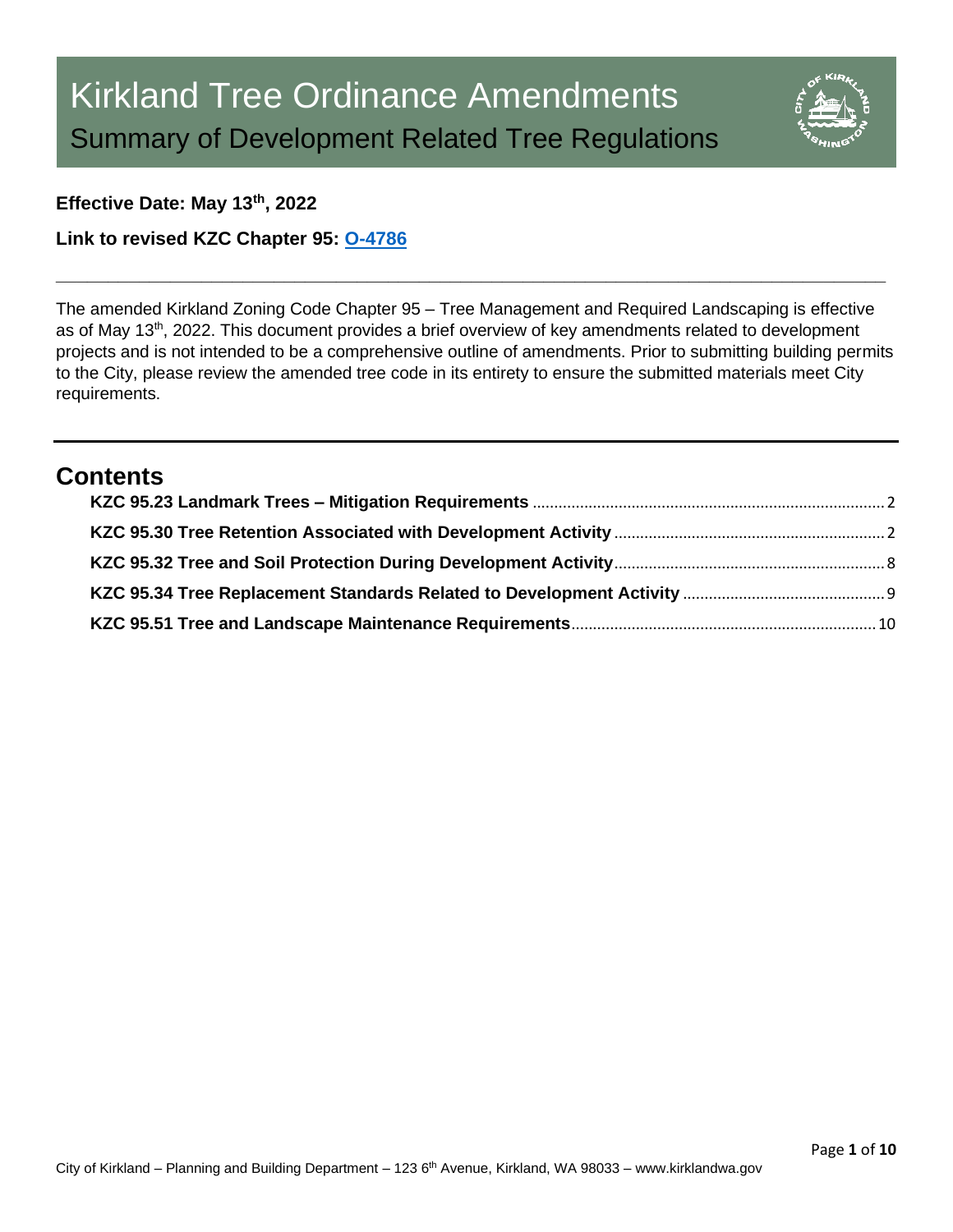# <span id="page-1-0"></span>**KZC 95.23 Landmark Trees – Mitigation Requirements**

# *Landmark Tree Mitigation*

New Section 95.23 establishes a mitigation standard that applies to the removal of healthy Landmark Trees City-wide. This section does not specify the conditions under which a Landmark Tree must be retained or may be removed – those regulations can be found in section 95.30.

**Landmark Tree Definition**: a viable regulated tree with a minimum 26-inch DBH located anywhere on a property.

**Replacement Tree Mitigation Standard**: 3:1 replacement with tree species selected from City-Approved Landmark Tree Mitigation List. Replacement trees for Landmark Tree Removals are in addition to the minimum tree density requirements under KZC 95.34.

**Fee-in-lieu:** Should the Planning Official determine there is inadequate space to replant on the subject lot, a fee-in-lieu of \$450 per replacement tree (\$1,050 total per Landmark Tree) shall be paid to the City's Forestry account to support replanting elsewhere in the City.

# <span id="page-1-1"></span>**KZC 95.30 Tree Retention Associated with Development Activity**

## *Tree Retention Plan Requirements*

A Tree Retention Plan is required for any proposed development requiring approval through a building permit; land surface modification permit; demolition permit; and/or Design Review, Process I, IIA, or IIB, described in Chapters 142, 145, 150 and 152 KZC.

The required components of Tree Retention Plans are generally the same as the old tree code with a few key differences. The following is a summary of new requirements, which must be included in addition to those listed under KZC 95.30(3), subsections (a) through (d):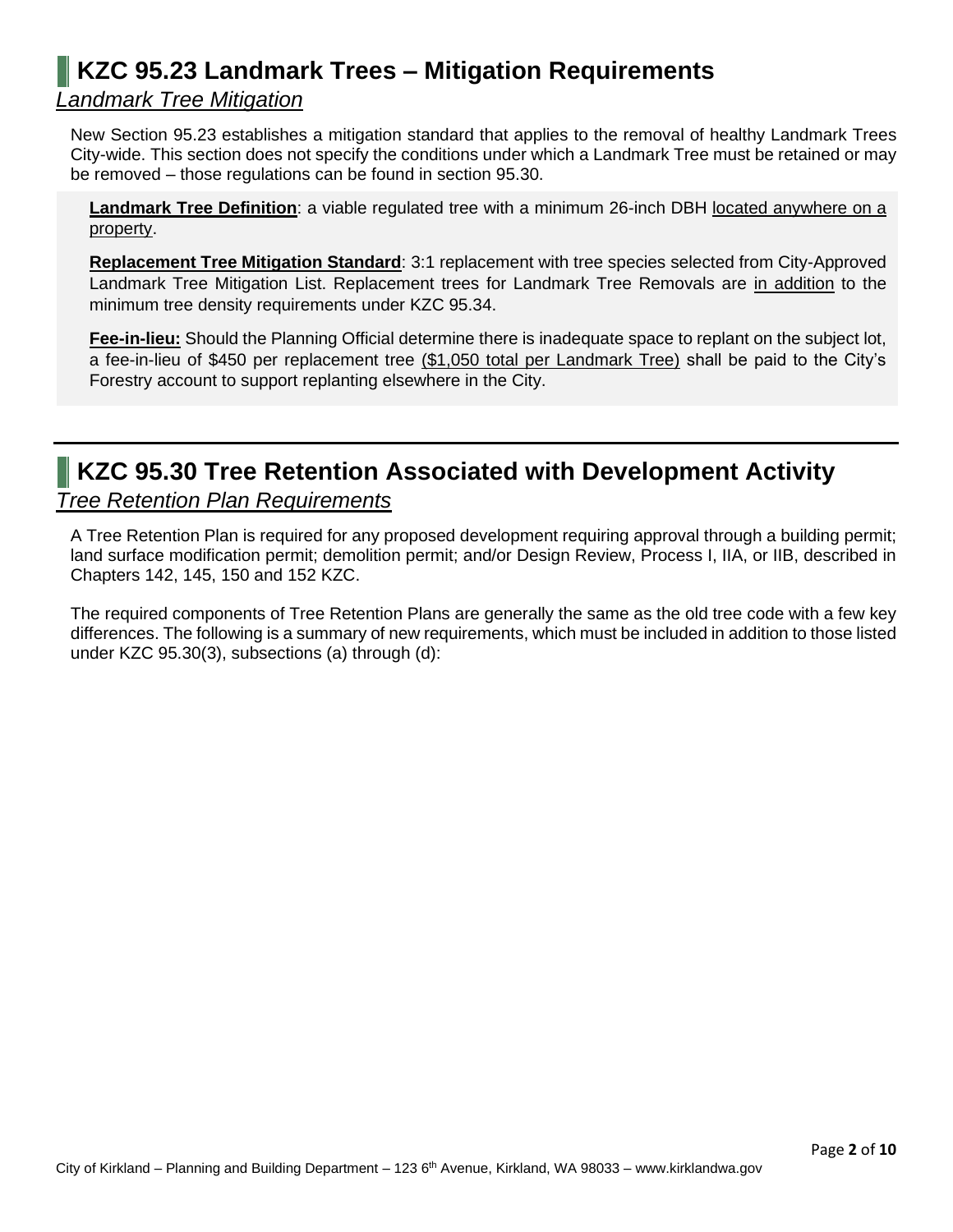### Tree Inventory:

- All existing regulated trees on the subject property identified by a numbering system that is **consistent throughout the Arborist Report**
- Identification of all existing trees in the public right-of-way adjacent to the subject property, **regardless of tree size**
- The Tree Protection Zone (TPZ) of all existing regulated trees **specified in feet from the face of each tree trunk**
- Identification of potential **Landmark Trees** and **Groves**

#### Site Plan:

- Site disturbances associated with **over-excavation of foundations, retaining walls, and similar improvements**
- **Specific tree protection standards** during construction, as described in KZC 95.32 or recommended by the Qualified Professional Arborist, **shown on demolition, grading, and building permit plans**
- Proposed locations of any replacement trees to be planted to meet tree density credits or mitigation requirements, **including the proposed size and species**, as outlined in KZC 95.34

#### Qualified Professional Arborist Report:

- If development proposals result in the retention and/or removal of High Retention Value Trees (including Landmark Trees and Groves) **provide an explanation of how tree retention was prioritized** based on retention feasibility and proposed construction impacts
- A discussion of timing and installation of tree protection measures that must include fencing in accordance with the tree protection standards in KZC 95.32, **including any anticipated changes to tree protection fence location or other activity within the CRZ of retained trees during project construction** (e.g., material delivery, equipment access, landscaping)
- Arborist reports that are based on field work **collected three or more years prior to submittal shall be updated** with current tree data

#### Additional Requirements:

- A description of additional tree retention and protection requirements that apply to properties with development projects proposed within:
	- 1) Shoreline setbacks as set forth in Chapter 83 KZC;
	- 2) Critical Areas and Associated Buffers as set forth in Chapters 85 and 90 KZC; and
	- 3) Holmes Point Overlay Zone areas as set forth in Chapter 70 KZC.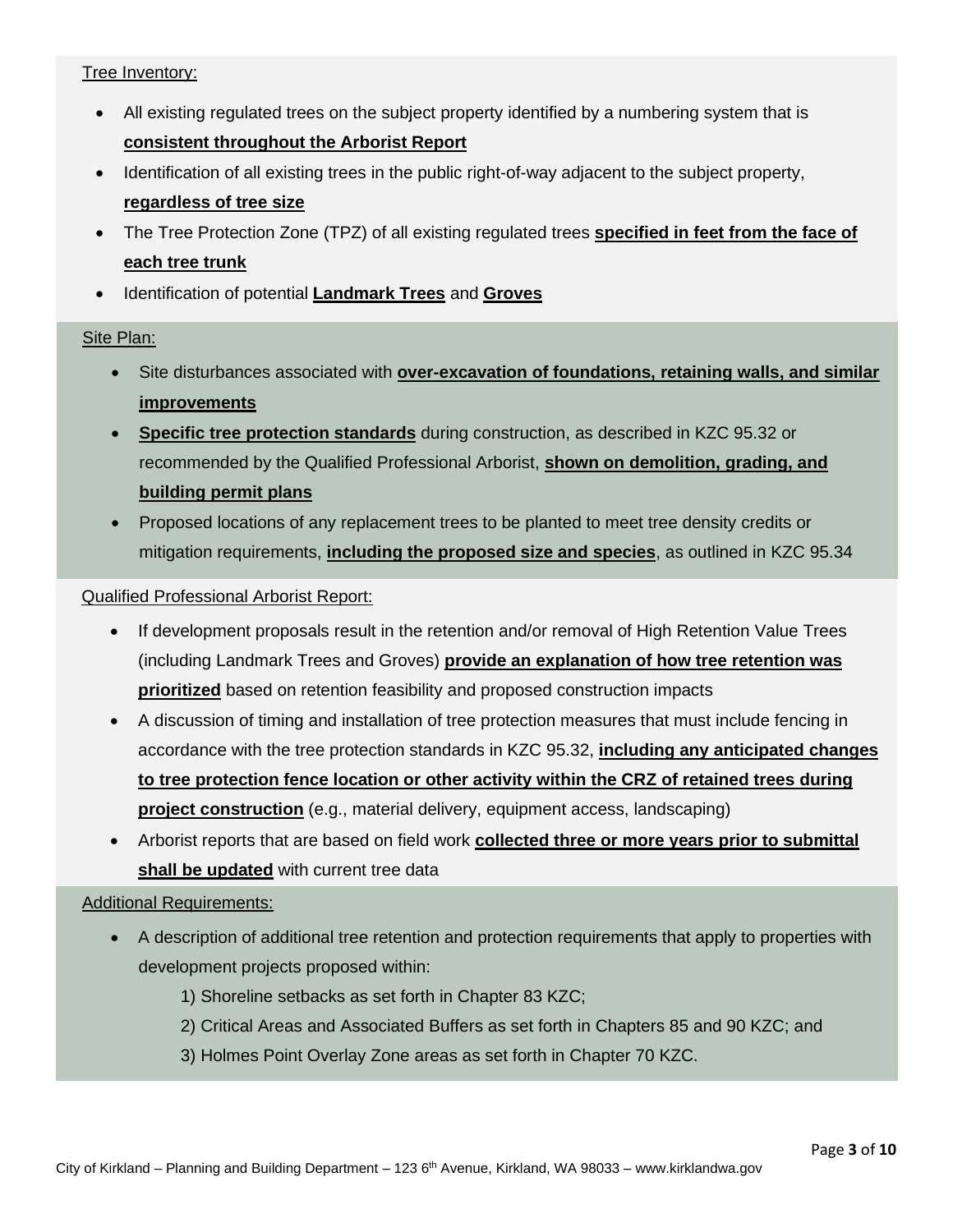# *Tree Condition and Viability Ratings*

The revised tree code includes a new process for determining tree viability to reduce subjectivity.

**Who:** The Qualified Professional Arborist conducting the tree inventory assigns ratings which are peerreviewed by the City Arborist

**Why:** Viability plays a large role in determining whether the trees meet the City's High Retention Value Tree criteria (meaning that the tree is a candidate for retention efforts), this new system reduces subjectivity and ensures consistent ratings are used

| <b>Condition</b><br>Rating | <b>Tree Health</b><br>Twig and leaf density, size and<br>growth, pest/pathogen issues                                                                                                                               | <b>Tree Structure</b><br>Root flare, trunk condition, branch assembly                                                                                                                                             |
|----------------------------|---------------------------------------------------------------------------------------------------------------------------------------------------------------------------------------------------------------------|-------------------------------------------------------------------------------------------------------------------------------------------------------------------------------------------------------------------|
| <b>Excellent</b>           | High or above average vigor with little<br>or no twig dieback, discoloration or<br>defoliation.                                                                                                                     | Trunk and root flare exhibit no visible defects or cavities.<br>Branch structure and attachments are normal for species<br>and free of defects.                                                                   |
| Good                       | Vigor is normal for species. No<br>significant damage due to diseases or<br>pests. Any twig dieback, defoliation or<br>discoloration is minor (up to 10% of<br>the crown).                                          | Well-developed structure. Defects are minor and can be<br>corrected. Codominant stem formation may be present.<br>Trees in groves may have asymmetries/deviations from<br>an open-grown form of the same species. |
| Fair                       | Reduced vigor. Twig dieback,<br>defoliation, discoloration, and/or dead<br>branches up to 30% of the crown.<br>Obvious signs of pest problems<br>contribute to a lesser condition but is<br>not likely to be fatal. | Visible evidence of trunk damage or cavities, large<br>girdling roots or branch attachments that require<br>moderate corrections.                                                                                 |
| Poor                       | Poor vigor, unhealthy and declining.<br>Low foliage density with extensive<br>(more than 50%) twig and/or branch<br>dieback. Smaller-than-normal leaf<br>size and little evidence of new growth.                    | Structural problems cannot be corrected, such as recent<br>change in tree orientation, extensive trunk decay or poor<br>branch attachments. Tree/tree part failure may occur at<br>any time                       |

*Table 1. Tree condition rating system for determining viability status (KZC 95.30)*

Based on the condition ratings for health and structure in the table above, the tree's overall viability shall be assessed according to the table below. The City shall review the assigned viability ratings for consistency and accuracy.

#### *Table 2. Tree viability matrix (KZC 95.30)*

**Tree Health**

| <b>Tree Structure</b> |                  |            |            |            |  |
|-----------------------|------------------|------------|------------|------------|--|
|                       | <b>Excellent</b> | Good       | Fair       | Poor       |  |
| <b>Excellent</b>      | Viable           | Viable     | Viable     | Not viable |  |
| Good                  | Viable           | Viable     | Viable     | Not viable |  |
| Fair                  | Viable           | Viable     | Not viable | Not viable |  |
| Poor                  | Not viable       | Not viable | Not viable | Not viable |  |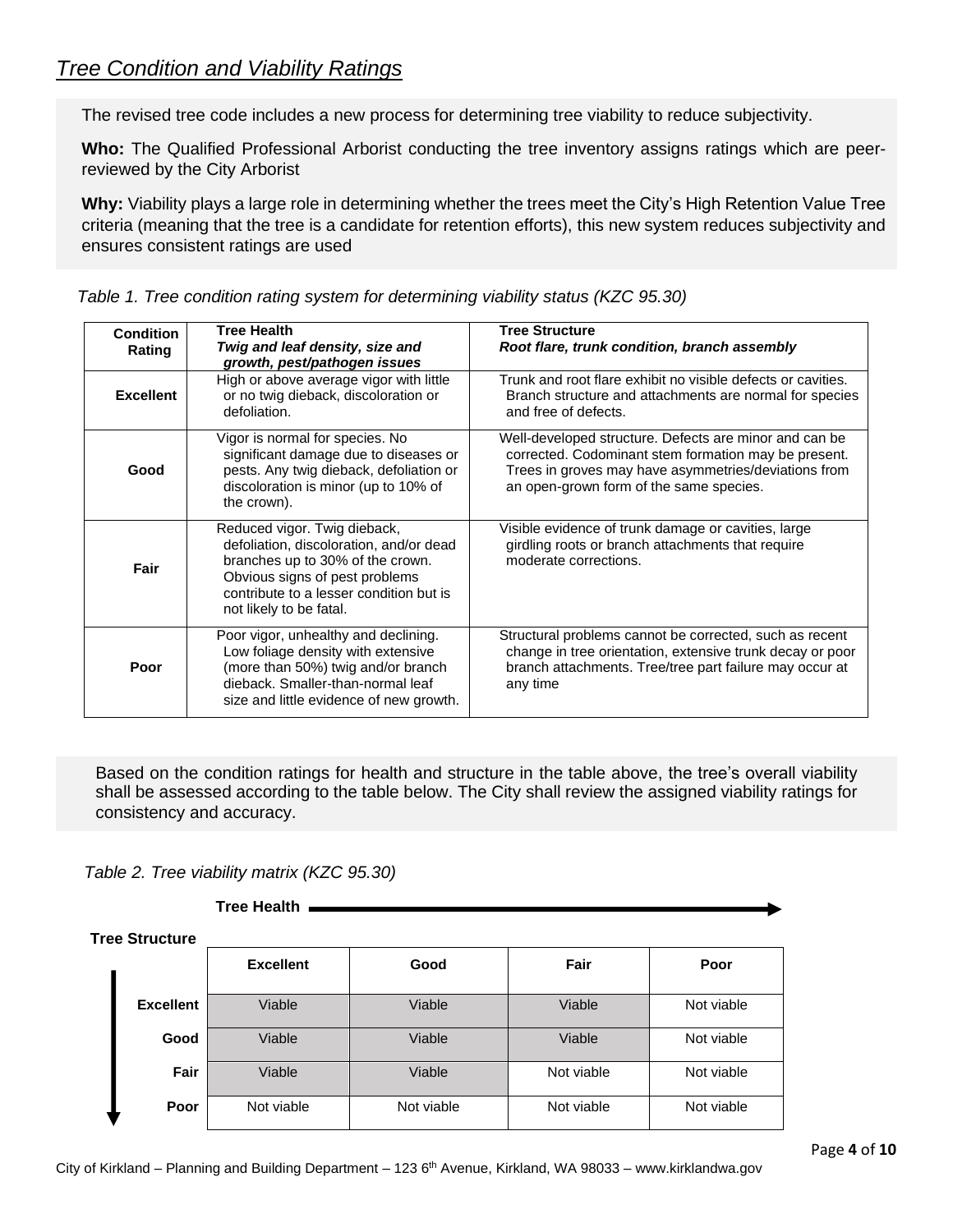Example: A Douglas-fir tree that is determined by a Qualified Professional Arborist to be in 'good' health condition and 'fair' structural condition has an overall rating of 'viable'. See exhibit below.



## *Tree Retention During Development*

## **High Retention Value Trees (HRV)**

*Applicable to Single-Family Dwellings, Short Plats, Subdivisions, Two/Three-Unit Homes and Cottage/Carriage Dwellings*

To provide clarity to tree retention standards and support the City's tree canopy goals, the amended KZC 95 requires that trees of High Retention Value, including Landmark Trees and Groves, **shall be retained.**

Applicants are required to pursue site plan alterations, utilize best available science and arboricultural methods, and explore variations to development standards **prior to the Planning Official authorizing removal** of High Retention Value Trees.

The City does not require tree retention efforts that would reduce maximum allowed density, number of allowed lots, maximum allowed Floor Area Ratio (FAR) or Lot Coverage, or preclude the ability to construct ADUs consistent with KZC 115.07, or that preclude required access and utility connections.

#### **Definition of High Retention Value Trees:**

1) **A viable regulated tree** with any portion of the trunk located in a required yard, land use buffer, and/or common open space which measures less than 26-inches DBH;

2) **Landmark tree** – a viable regulated tree with a minimum 26-inch DBH located anywhere on a property; and

3) **Grove** – a group of three (3) or more viable regulated trees with overlapping or touching crowns that are located on a proposed development site; one of which is located in a required yard, land use buffer, and/or common open space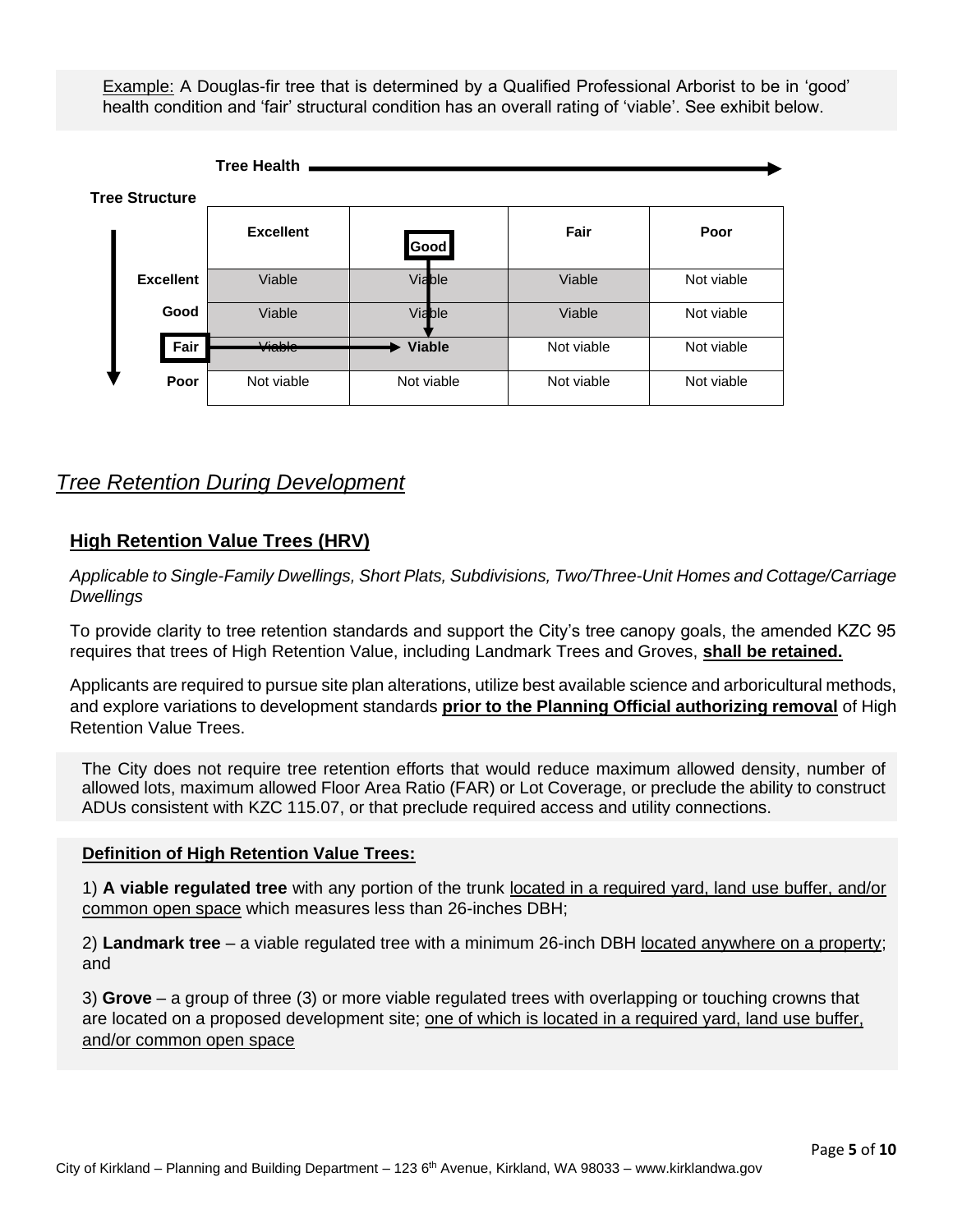The highest level of tree retention standards applies to Landmark Trees and Groves, with the next highest level of standards applying to trees located in required setbacks/yards.

**\_\_\_\_\_\_\_\_\_\_\_\_\_\_\_\_\_\_\_\_\_\_\_\_\_\_\_\_\_\_\_\_\_\_\_\_\_\_\_\_\_\_\_\_\_\_\_\_\_\_\_\_\_\_\_\_\_\_\_\_\_\_\_\_\_\_\_\_\_\_\_\_\_\_\_\_\_\_\_\_\_\_\_\_\_\_**

**High Retention Value Trees**: applicants shall demonstrate that the following have been pursued:

1) Site Plan Alterations:

a) Shift or flip (mirror) the location of proposed building footprints and driveways;

b) Selection of the required front yard on corner lots in the RSA and RSX zones and selection of the required side yard to meet the 15-foot total required in RS zones;

c) Shift the building footprint on the lot to utilize the variations to development standards allowed in subsection (3) of this section;

d) Relocate utilities when feasible, taking into account gravity and location of existing mains;

e) Adjust deck, patio, and path designs;

f) Avoid rockery/retaining walls located within CRZs to maintain existing grades.

2) Arboricultural Methods. The applicant shall employ arboriculture methods to retain trees such as air excavations, boring under roots instead of trenching within TPZs for utilities less than 2 inches diameter, and use additional CRZ protection per KZC 95.32.

3) Variations to Development Standards. The applicant shall pursue the following variations and the Planning Official (or Public Works Official, where applicable) is authorized to require these variations to development standards:

- a) Reduce required front yard by up to 5 feet;
- b) Reduce required rear yards by up to 5 feet where the rear yard is adjacent to an access easement, tract, or alley;
- c) Allow variations to the garage requirements of KZC 115.43(3);
- d) Allow variations to the maximum lot coverage by not more than 10 percent where necessary to extend access due to building footprint location while ensuring that the driveway width does not exceed a width of 20 feet;
- e) Allow minimum 18-foot by 18-foot parking pads;
- f) Modify right-of-way frontage improvement requirements, such as adjusting the location of any required landscape strip;
- g) Allow up to a 5-foot increase in building height where the additional height is clearly related to tree retention (e.g., locating mechanical equipment in the attic, avoiding excavation or fill); and
- h) With short plats and subdivisions, allow clustering per subsection (d) of this section.

**Landmark Trees and Groves**: in addition to the standards listed above, applicants shall demonstrate that the following have been pursued:

**\_\_\_\_\_\_\_\_\_\_\_\_\_\_\_\_\_\_\_\_\_\_\_\_\_\_\_\_\_\_\_\_\_\_\_\_\_\_\_\_\_\_\_\_\_\_\_\_\_\_\_\_\_\_\_\_\_\_\_\_\_\_\_\_\_\_\_\_\_\_\_\_\_\_\_\_\_\_\_\_\_\_\_\_\_\_**

- 1) Site Plan Alterations:
	- a) Reasonable modifications to the proposed building footprints and driveways;
	- b) Shore basements and other extensive excavations in order to avoid impact within CRZs;
	- c) Cantilever structures over CRZs; and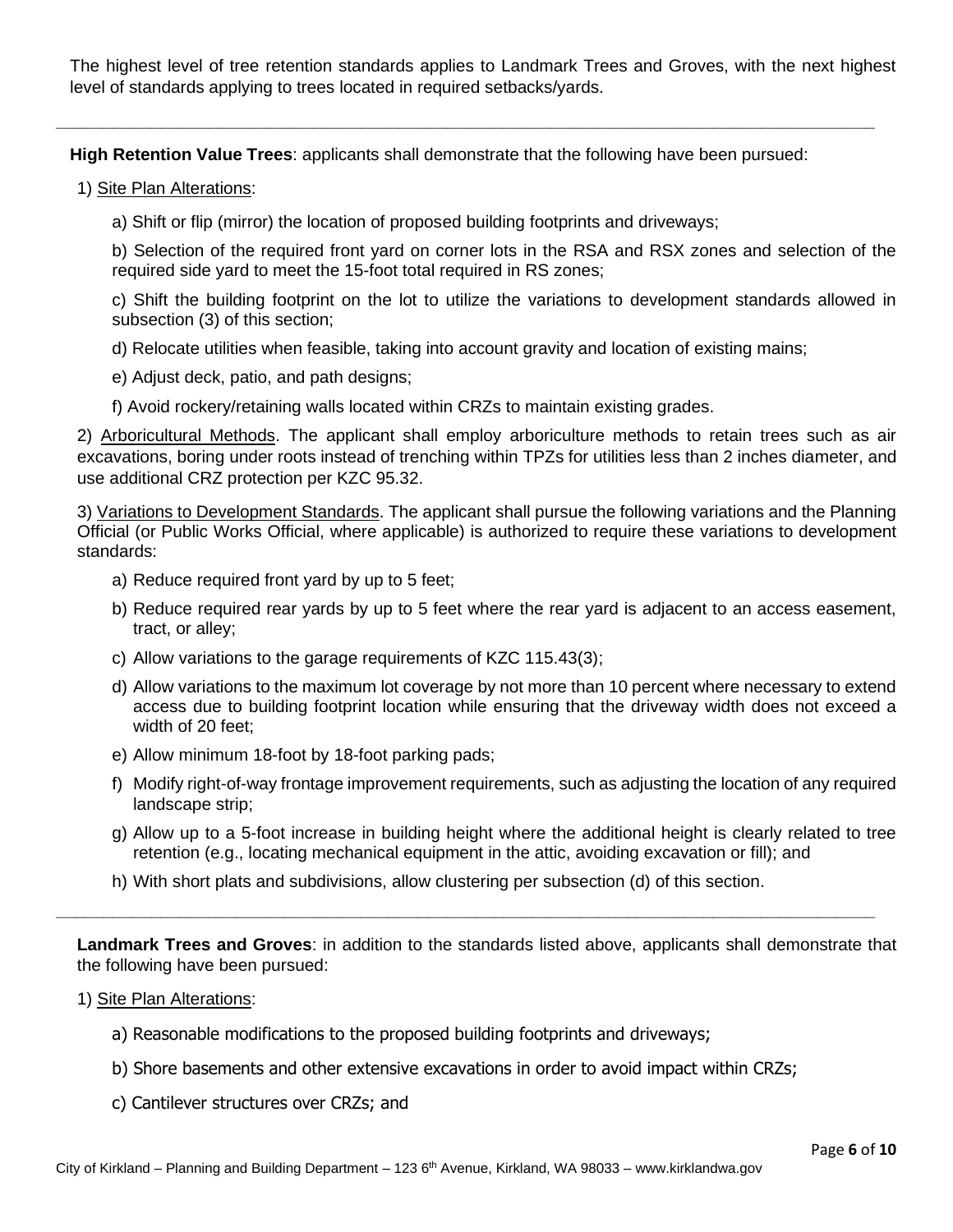d) With short plats and subdivisions, clustering per subsection (d) of this section, rearrangement of property lines within the applicable short plat or subdivision, relocation of access roads, and relocation of utilities.

2) Arboricultural Methods. The applicant shall employ arboricultural methods to retain Landmark Trees and groves such as air excavations, boring under roots instead of trenching, and using additional CRZ protection per KZC 95.32.

3) Variations to Development Standards. The applicant shall pursue, and the Planning Official is authorized to require the following additional standards:

a) Allow required side yards to be reduced to 3 feet where those yards are internal within a proposed short plat or subdivision;

b) Allow required yards to be reduced to 10-foot front and 5-foot rear;

c) Reductions and variations in required parking and driveways.

### **Moderate Retention Value Trees (MRV)**

Trees that do not meet the definition of High Retention Value are **not required for retention** during development. Instead, **incentives are available** for retaining trees of Moderate Retention Value (i.e., viable regulated trees that are not High Retention Value Trees).

**\_\_\_\_\_\_\_\_\_\_\_\_\_\_\_\_\_\_\_\_\_\_\_\_\_\_\_\_\_\_\_\_\_\_\_\_\_\_\_\_\_\_\_\_\_\_\_\_\_\_\_\_\_\_\_\_\_\_\_\_\_\_\_\_\_\_\_\_\_\_\_\_\_\_\_\_\_\_\_\_\_\_\_\_\_\_**

Incentive Options:

1) Applicants can propose the retention of Moderate Retention Value Trees in-place of retaining High Retention Value trees only **after** demonstrating retention is not feasible.

- **High Retention Value Tree Incentive:** When viable trees located in required yards, land use buffers, and/or common open spaces cannot be feasibly retained, the applicant may propose to retain MRV trees instead. The Planning Official may approve this incentive provided that the size and condition of the Moderate Retention Value Tree(s) are equal or superior to that of the tree removed.
- **Landmark Tree Incentive:** Applicants requesting the removal of a Landmark Tree must replant at a 3:1 ratio (in addition to required density credits per KZC 95.34) or pay in-lieu a total of \$1,050 (\$450 per tree X 3 mitigation trees). By requesting this incentive and retaining a MRV tree, the mitigation and/or fee-in-lieu requirements may be waived. The incentive must be formally requested by the applicant and approved by the Planning Official.

\***TIP**: indicate tree protection areas on site plans and clearly indicate a request for this incentive on the site plan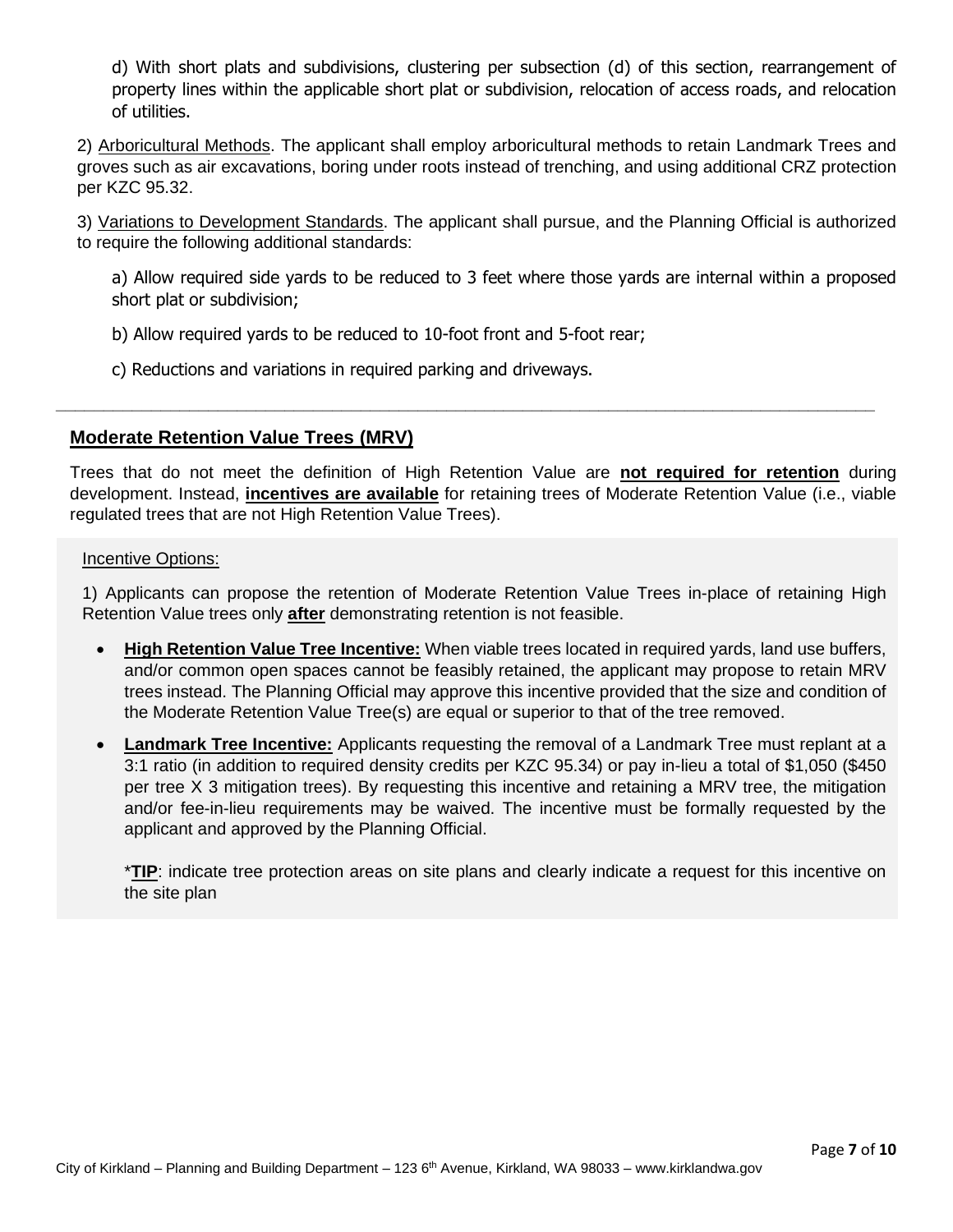# <span id="page-7-0"></span>**KZC 95.32 Tree and Soil Protection During Development Activity** *Tree Protection*

Prior to development activity or initiating tree removal on the site, vegetated areas, individual trees, and soil to be preserved shall be protected from potentially damaging activities during development activity per ISA and ANSI standards.

The following is a summary of new requirements included in the revised tree code, which shall be followed in addition to all measures listed in KZC 95.32:

- Site plans showing approved tree retention/protection **shall be displayed on development sites** in plain view with the general contractor or other responsible party's phone number
- If any disturbance is proposed within the Inner Critical Root Zone of one or more regulated trees on a neighboring property, **the applicant shall provide evidence that the owner of said tree(s) has been notified in writing of the potential impact**. The Planning Official may waive this requirement if the applicant's Qualified Professional Arborist can demonstrate, through non-injurious methods such as pneumatic root excavations, that there are no roots within the Inner Critical Root Zone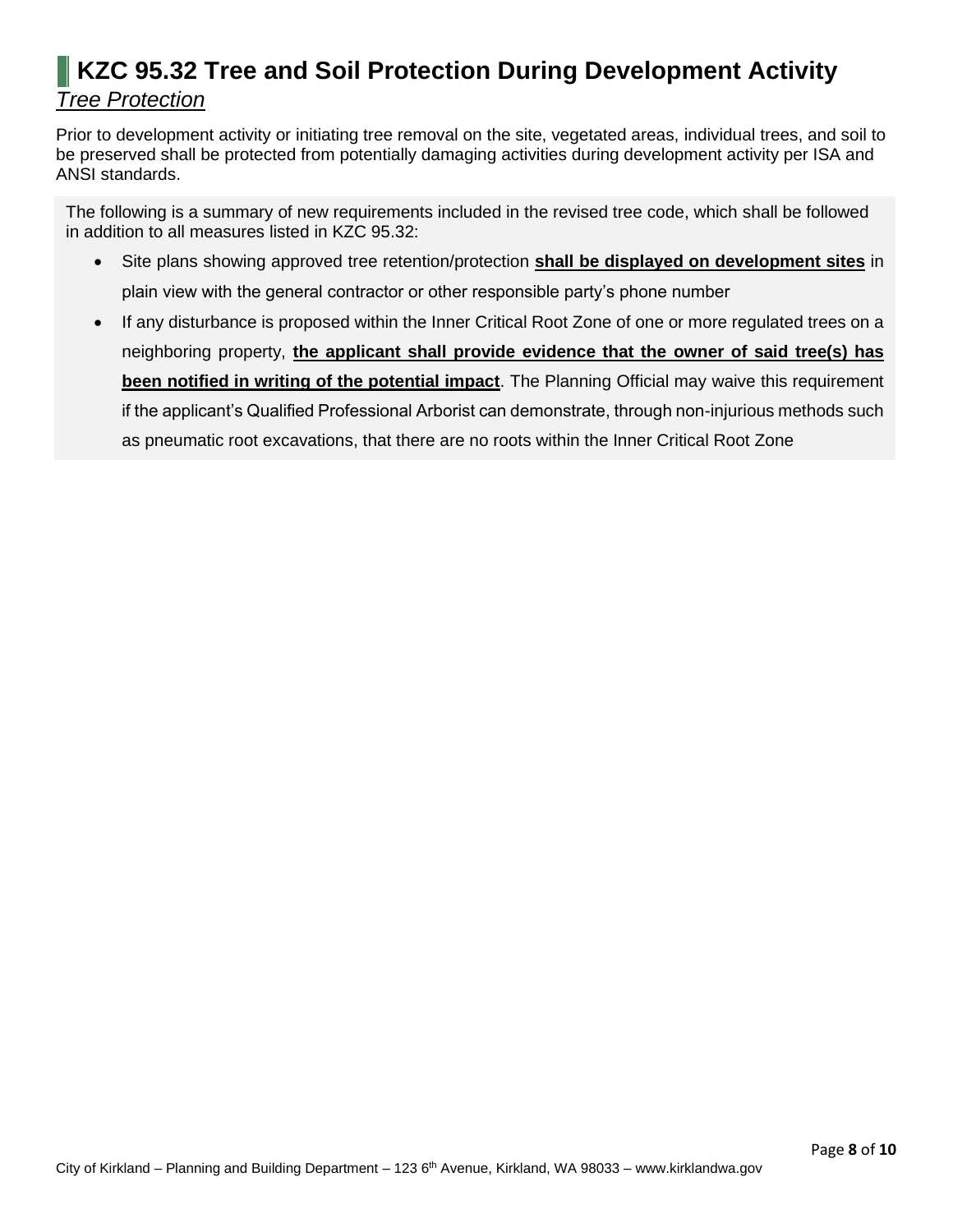# <span id="page-8-0"></span>**KZC 95.34 Tree Replacement Standards Related to Development Activity**

# *Tree Density Credits*

*Applicable to Single-Family Dwellings, Short Plats, Subdivisions, Two/Three-Unit Homes, Cottage/Carriage Dwellings, and/or Accessory Structures and associated demolition and land surface modification*

The current KZC 95 requires a minimum density of 30 tree credits per acre. **The new tree code increases replanting standards up to 50 tree credits per acre.** 

| <b>Table 95.34</b><br><b>Tree Credits for Existing Regulated Trees</b> |             |                       |     |     |      |      |      |                      |      |     |      |          |
|------------------------------------------------------------------------|-------------|-----------------------|-----|-----|------|------|------|----------------------|------|-----|------|----------|
|                                                                        |             | <b>Regulated Tree</b> |     |     |      |      |      |                      |      |     |      |          |
|                                                                        |             |                       |     |     |      |      |      | <b>Landmark Tree</b> |      |     |      |          |
| DBH:                                                                   | $3'' - 5''$ | $6'' - 10''$          | 12" | 14" | 16'' | 18'' | 20'' | 22"                  | 24'' | 26" | 28'' | $30 + 7$ |
| <b>Tree</b><br>Credits:                                                | 0.5         | 1                     | 2   | 3   | 4    | 5    | 6    | 7                    | 8    | 9   | 10   | 11       |

#### Additional components of KZC 95.34:

- The maximum number of tree credits awarded to any single tree is now **capped at 11 credits**
- Shared trees located on property lines shall count for **0.5 tree credits**
- Native conifer trees shall count at **1.5 times credits** for retention (see City-approved List)
- Tree density credit shall be calculated **for each lot** within a short plat or subdivision
- Trees planted in the public right-of-way and vehicular easements **shall not count** towards tree density credit requirements for the development
- Transplanted trees **shall not count** toward tree density requirements unless approved by the Planning **Official**
- The minimum size of replacement trees worth one tree credit shall be **6-feet tall for conifers** and **2 inches caliper for deciduous or broad-leaf evergreen trees**
- Trees planted to form a clipped or sheared hedge **shall not count** toward tree density credits
- Supplemental Thuja/Arborvitae (or other slow-growing conifers as listed by the Planning and Building Department) **shall not count** towards tree density credits
- Payment in-lieu of planting: Should the Planning Official determine there is inadequate space to replant on the subject lot, a fee-in-lieu of **\$450 per tree** shall be paid to the City's Forestry account to support replanting elsewhere in the City